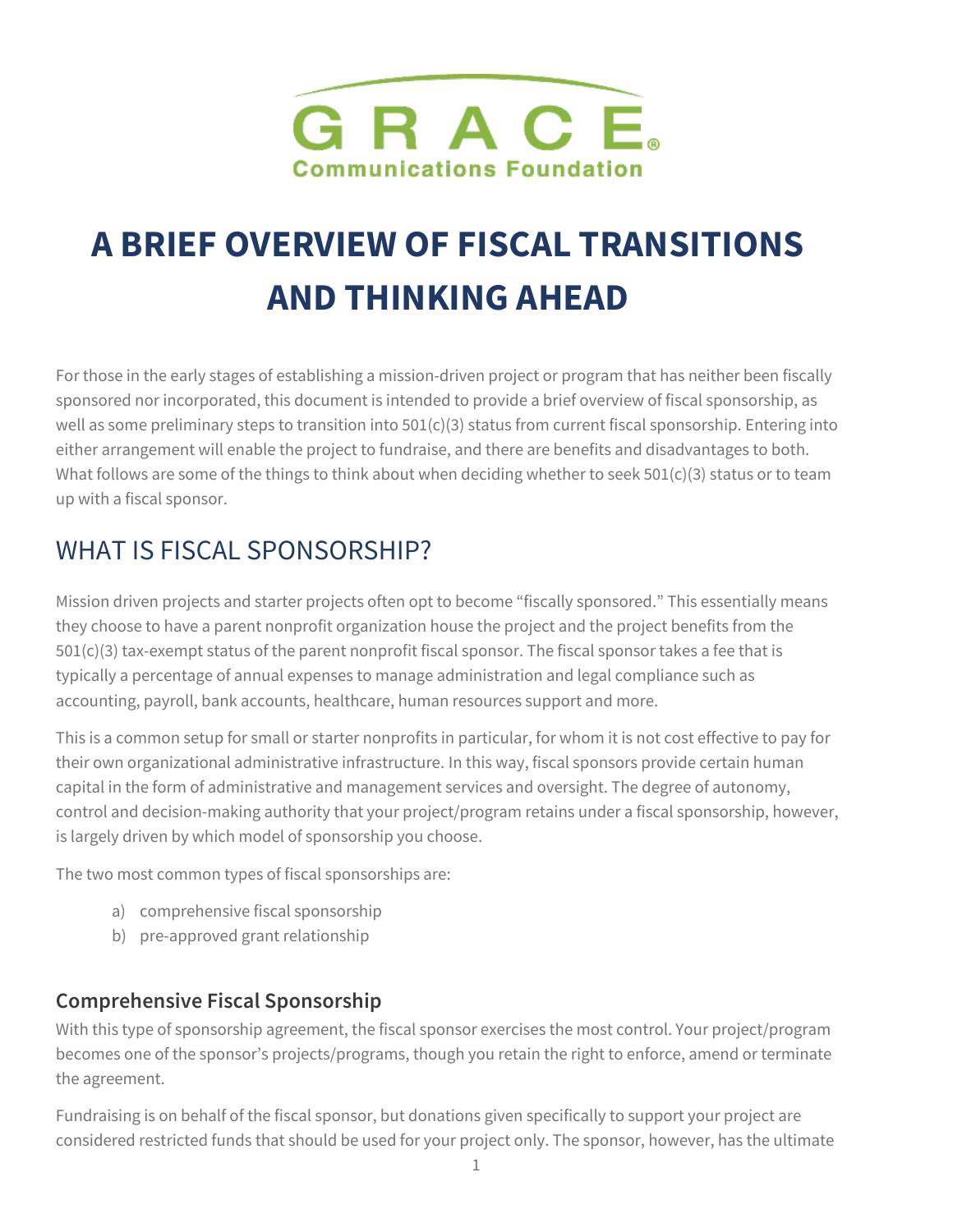authority to decide how to spend the money. This model is often used for short-term/limited projects, or to grow a new program until it is successful and ready to be spun off into its own independent nonprofit.

### **Pre-Approved Grant Relationship Fiscal Sponsorship**

Under this arrangement, your project or program remains yours. While the fiscal sponsor may be amenable and in a position to offer practical guidance and advice on operational and other matters, you remain responsible (legally and otherwise) for managing all programmatic, legal, financial and tax matters. The project/program applies for grants from the sponsor who, in turn, funds the grants with the monies that it collects. Fundraising is similarly done on behalf of the fiscal sponsor, who has ultimate discretion and control over whether to use such contributions itself or to re-grant them out to you or to another grantee (even if your project representatives were the ones that actually raised the funds).

# THINGS TO CONSIDER

A significant benefit to entering into a fiscal sponsorship arrangement is that your project/program can solicit contributions from the general public which are tax-deductible to the fullest extent of the law, as well as from other charitable organizations and potential funders that may only provide funding for, or donate to, other tax-exempt entities. There are other benefits, as well as drawbacks, to the fiscal sponsor arrangement.

## **Logistical Support**

Sponsors often provide administrative and logistical support such as grants management, fundraising, legal, accounting and HR services for fiscally sponsored projects. This allows project leaders to rely on the experience and management expertise of seasoned nonprofit organizations that already navigate the logistics and financial and legal compliance aspects of charitable work.

Overall operational responsibilities may also shift in a fiscal sponsorship relationship because your comprehensive fiscal sponsor owns and becomes legally responsible for the project/program. That includes: ensuring that IRS regulations with regard to the operation of the program are complied with and appropriate tax filings are made; procuring and maintaining all necessary insurance providing employee benefits to project staff; and adhering to state requirements. This can remove many of the uncertainties out of starting a new nonprofit.

### **Employee Benefits**

Fiscal sponsors can offer benefits to their employees that small nonprofits might not have the capacity to provide. For example, fiscal sponsors can take advantage of a larger employee base to get better rates on healthcare or access to retirement plans, or other benefits such as life insurance or HRA/FSAs.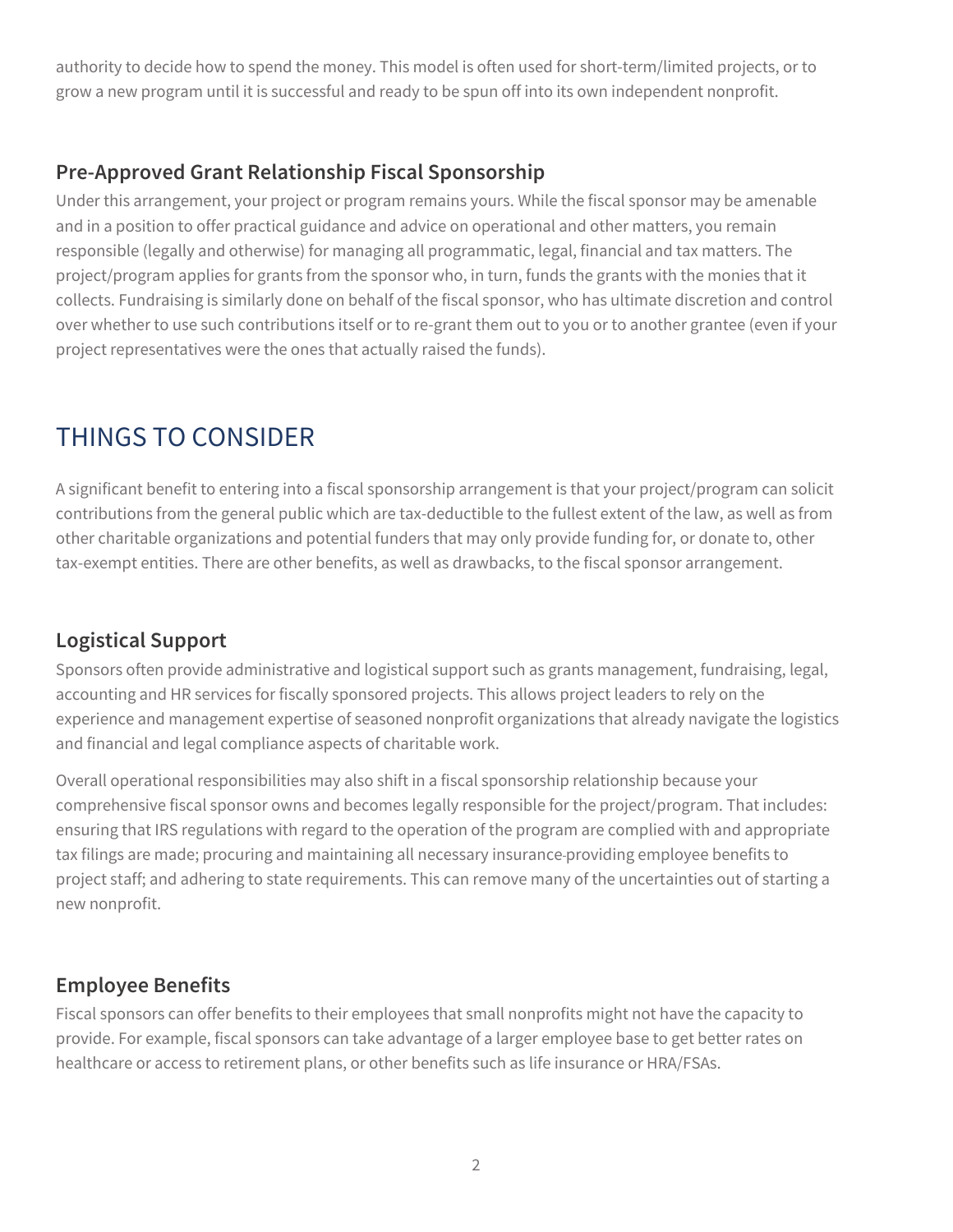## **Costs of a Fiscal Sponsor**

Fiscal sponsorship does not come cheap. Typically, a portion of the funds that you raise goes to the fiscal sponsor as an administrative fee, and can often range from between five and ten percent. With a comprehensive fiscal sponsorship, the actual costs of fiscally sponsoring a project (which include the management/administration of charitable solicitations, tax/financial reporting, government filing requirements, insurance and benefits costs, payroll, legal and accounting services, and human resources and other operational support) are oftentimes higher than the administrative fees charged by the fiscal sponsor. So, you also need to consider whether you can afford to *not* have a fiscal sponsor. Ask yourself:

- £ *How many people do you have on staff?*
- £ *Do staff members have the bandwidth, experience, and know-how to do operational work (legal, financial, human resources, etc.)?*
- £ *Is it financially feasible to hire an individual/s to meet those infrastructural needs rather than working with a fiscal sponsor?*

### **Relinquishing Control**

Unlike when you form a 501(c)(3) and control of your mission-driven project fully lies with you and your Board, varying degrees of control over your program/project are ceded to a fiscal sponsor depending on the type of sponsorship you choose. Since your project or program becomes your sponsor's project/program with a comprehensive fiscal sponsorship, your sponsor will "own" it all – from websites, branding, webinars, and materials to creative content. Another challenging part of entering into this type of sponsorship agreement – and also the reason you need to be mission-aligned and have established trust – is that all fiscal responsibilities are handed over to your sponsor as well.

#### **Tax Filing Considerations**

As a requirement for maintaining tax-exempt status, non-profit organizations must complete an annual IRS return known as **Form 990** that is available to the public. Under a fiscal sponsorship arrangement, that burden falls to the fiscal sponsor and not to the project/program itself. The fiscal sponsor also carries the burden of passing what is known as the public support test. The public support test, at its most simplified, looks at whether too much funding comes from a single source as at least one-third of all donations must be given by donors who provide less than 2% of a program's funds. Calculating and measuring public support is a complex and nuanced task, as is filing a nonprofit's taxes. Entering into a comprehensive fiscal sponsorship relationship places the burden of the Form 990 and the public support test requirement on the fiscal sponsor.

# CHOOSING A FISCAL SPONSOR

Finding a fiscal sponsor is not always easy. Ultimately, the most successful sponsorship relationships are those where the sponsor's overall mission aligns with the mission of your project, so that you are working towards a common goal. Establishing boundaries and trust is critical, as the relationship your project will have with its sponsor will be ongoing and ceding decision-making authority and accepting direction can be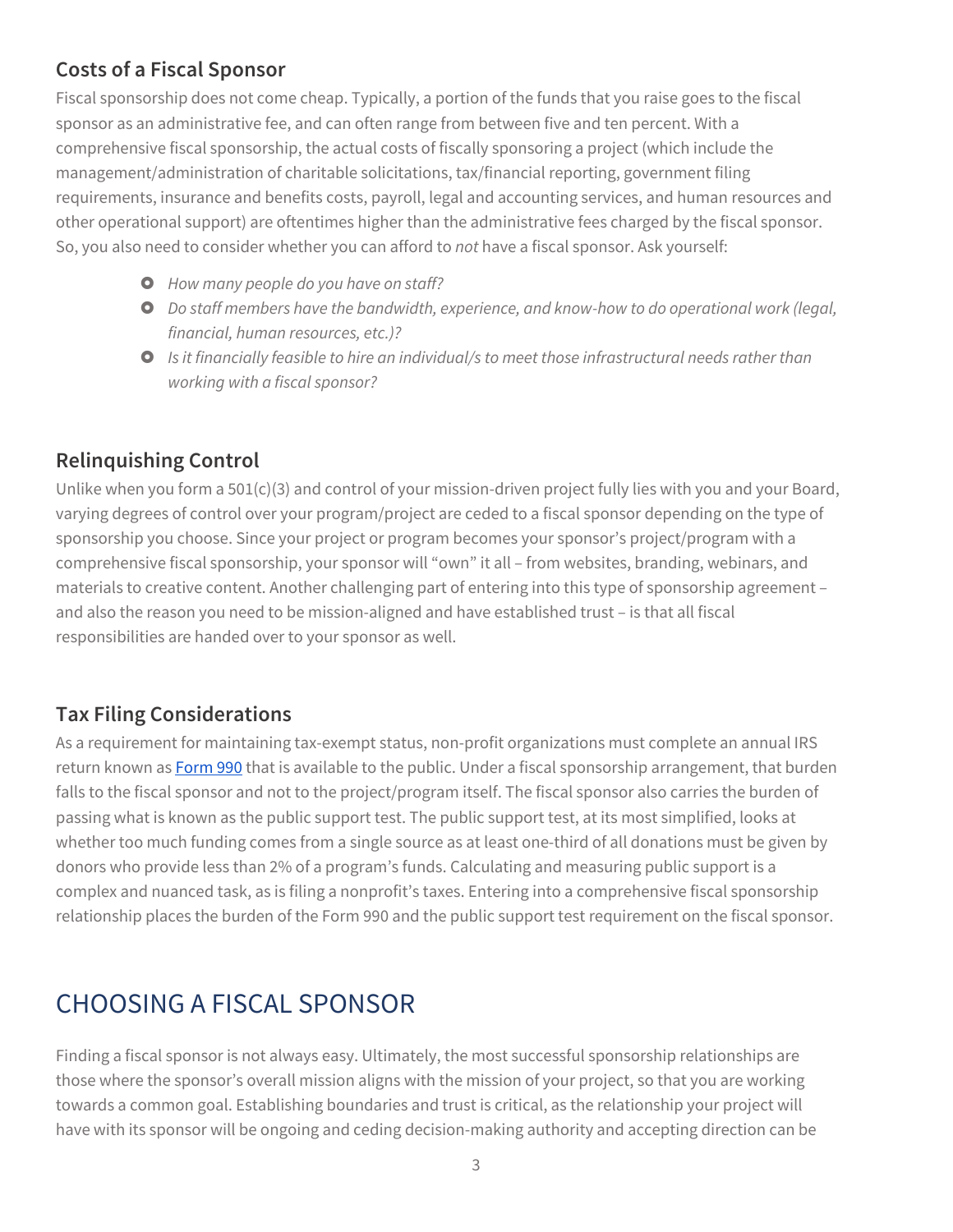difficult. Systems that work for both parties will need to be established as well as ongoing, respectful communication, and everyone should know their role starting from day one.

A comprehensive, all-encompassing agreement should be in writing to avoid conflict and to set expectations, and the finer details should be established *before* getting into a relationship. Examples of questions to cover with a fiscal sponsor are as follows:

- **O** Who maintains relationships with funders?
- **O** Do staff members get credit cards for expenses?
- **O** What is the process for signing off on an expenditure?

For a nationwide list of nonprofits that offer sponsorships, look at our website's List of Fiscal Sponsors.

# BEYOND FISCAL SPONSORSHIP

At some point fiscally sponsored projects may outgrow this model. They may decide they want the flexibility to have their own HR policies, accounting practices, healthcare choices, etc. At that point a fiscally sponsored project may make the decision to transition away from their "parent" nonprofit (fiscal sponsor) and become its own tax-exempt nonprofit entity.

The federal costs associated with starting a new nonprofit, such as application fees for **Form 1023** and taxexempt status, are reasonably straightforward. Yet, other expenses involved in starting a nonprofit organization are not as easily defined. Calculating the exact cost of starting a nonprofit organization depends on where it is based, and the size of its initial structure. If you decide to take the route of applying for  $501(c)(3)$ status, beyond basic incorporation fees that vary by State, you will also have to be prepared to cover the costs of maintaining staff, payroll and insurance, and specific organizational needs such as websites and branding, as well as legal fees. All of these can be burdensome and timely to small programs with minimal staff.

Tax-exempt status may be worthwhile if:

- **O** It is important to direct and control your project/program, how it is implemented, and how funds are spent;
- $\bullet$  You would like to grow and expand the project/program and/or have long-term objectives (rather than, for example, a fundraising mission to raise money for a one-time cause); or
- $\bullet$  It is important to you that all of the monies you raise or contributions that you secure be exclusively for use by your project rather than by your sponsor or other projects or programs as well.

# INITIAL STEPS FOR BECOMING A TAX-EXEMPT NON-PROFIT

Project leaders who have considered the operational costs and decided they want the flexibility -- and have the support to do so - are likely ready and in a good place to transition to  $501(c)(3)$  status. The following are some initial steps for transitioning from a fiscally sponsored project to an independent tax-exempt nonprofit: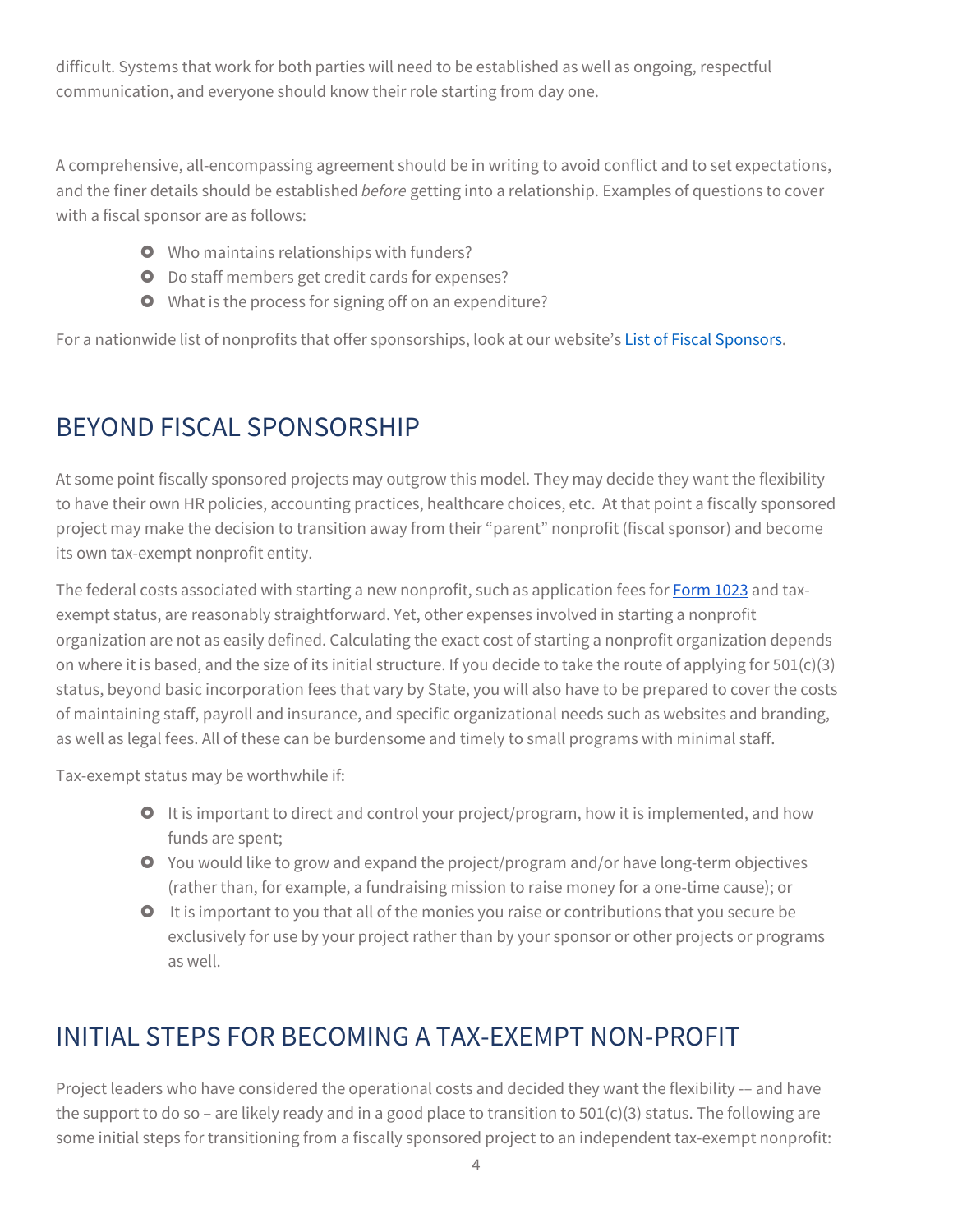### **1. Establish a Nonprofit Corporation**

This is a state-level process that establishes a nonprofit, corporate entity by the filing of Articles of Incorporation. The vast majority of nonprofits organize as corporations for a variety of reasons, including liability protection for the officers, directors and other key individuals. Other parts of this initial process usually include obtaining a federal tax ID number (FEIN) from the IRS and the preparation of bylaws.

## **2. Obtain IRS 501(c)(3) Status**

This next step is much more complex than incorporating. To obtain  $501(c)(3)$  status, a nonprofit corporation must apply to the Internal Revenue Service for recognition of tax exemption by filing IRS Form 1023. Relatively speaking, forming the corporation is fairly straightforward. Applying for 501(c) (3) status, however, is less so. Form 1023 itself is up to 28 pages long. With the required attachments, schedules and other materials that may be necessary, it is not uncommon for these submissions to the IRS to be up to 100 pages. Think of Form 1023 as an IRS examination. Instead of an audit of a tax return, the 501(c)(3) application process is more like an audit of proposed (and/or previous) activity. It is a thorough examination of the organization's governing structure, purpose and planned programs. The IRS is looking to make sure that the organization is formed for exclusively 501(c)(3) purposes and that its programs are designed to fulfill these stated purposes.

#### **3. Meet Your State Requirements**

While obtaining 501(c)(3) status grants your new nonprofit federal tax exemption, there are two other, critical issues that should be considered.

- **O** Charitable Solicitations Registration: This is a required registration in 40 states and is usually administered through the Attorney General's office, though not always. Most states require registration prior to soliciting donations.
- $\bullet$  State Corporate Tax Exemption: Most states recognize the federal 501(c)(3) status as valid for state corporate tax exemption. California and Texas are exceptions, requiring their own application process for charity status in their state. Several other states require a separate application, but those are typically simpler registrations.

Becoming a tax-exempt nonprofit may be the ultimate goal for your project or program. If so, the above should help you to decide whether to first enter into a fiscal sponsorship or directly obtain 501(c)(3) status. Regardless of your long-term vision, fiscal sponsorship can offer the initial support needed across multiple timeframes to expand your organization's mission before taking additional steps to becoming an independent tax-exempt organization.